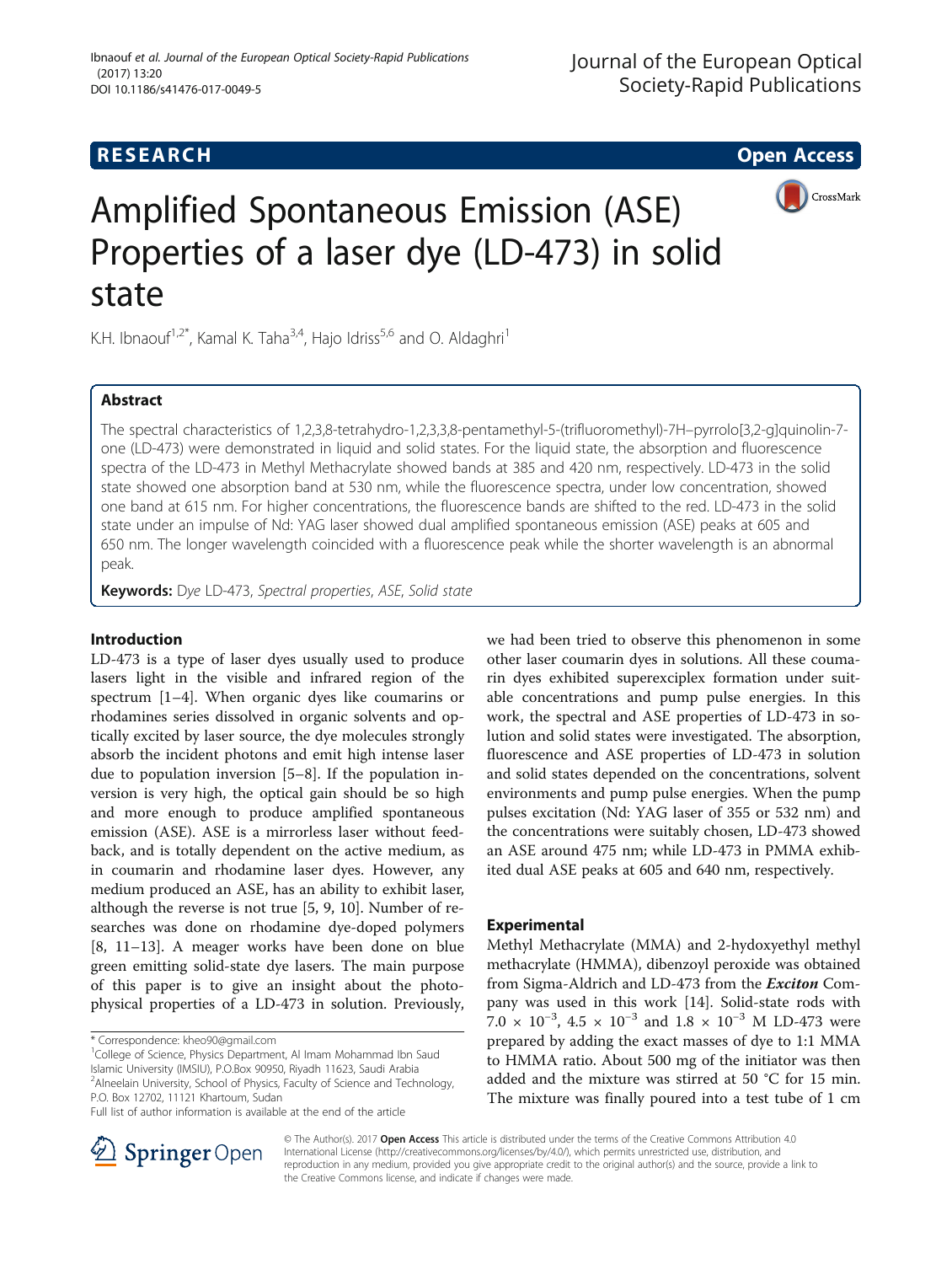<span id="page-1-0"></span>

diameter and left for 2 days at room temperature. A bright red solid was formed (inset Fig. 1).

The absorption spectra were recorded for solid and liquid phases using a Perkin-Elmer lambda 950 spectrophotometer over the range from 100 to 1100 nm. The solid samples in a form of solid rods were prepared under same dimensions and different concentrations, and the fluorescence spectra were recorded using a Perkin Elmer LS 55 spectrofluorometer which has a scan range of 200 to 1000 mm, at room temperature. The excitation wavelengths were 355 and 532 nm.

The ASE action was obtained by optically pumping the samples with an Nd: YAG laser emitting pulses at 355 and 532 nm with a 6 ns duration and 10 Hz repetition rate. A quartz cylindrical lens of focal length of 5 cm was used to focus the laser light beam. The focused pulse was transversely applied to excite the solid and liquid samples (Fig. 1). The cuvette was kept tilted for LD-473 in liquid state to avoid feedback [\[15](#page-4-0), [16](#page-4-0)]. At a

suitable pump power, we could achieve an ASE beam which excited as a cone-shaped light. The emanated light was collected by a 1-mm entrance slit of a spectrograph connected with a CCD camera to obtain the spectral features of the ASE.

#### Results and discussions:

#### Spectral properties of LD-473

The absorption spectra of LD-473 in solid state were recorded, with the dye concentrations from 1.8 to 7 mM. The absorption spectra showed only one band at 530 nm as shown in Fig. 2. On the other hand, the fluorescence spectrum of LD-473, at a concentration of 1.8 mM showed a fluorescence band at 615 nm. When the concentration increased, the fluorescence peak was red shifted. For example, at concentrations of 4.5 and 7 mM, the fluorescence bands were at 625 and 650 nm, respectively as illustrated in Fig. 2. At concentrations higher than 7 mM, there was no significant *red shift* observed.

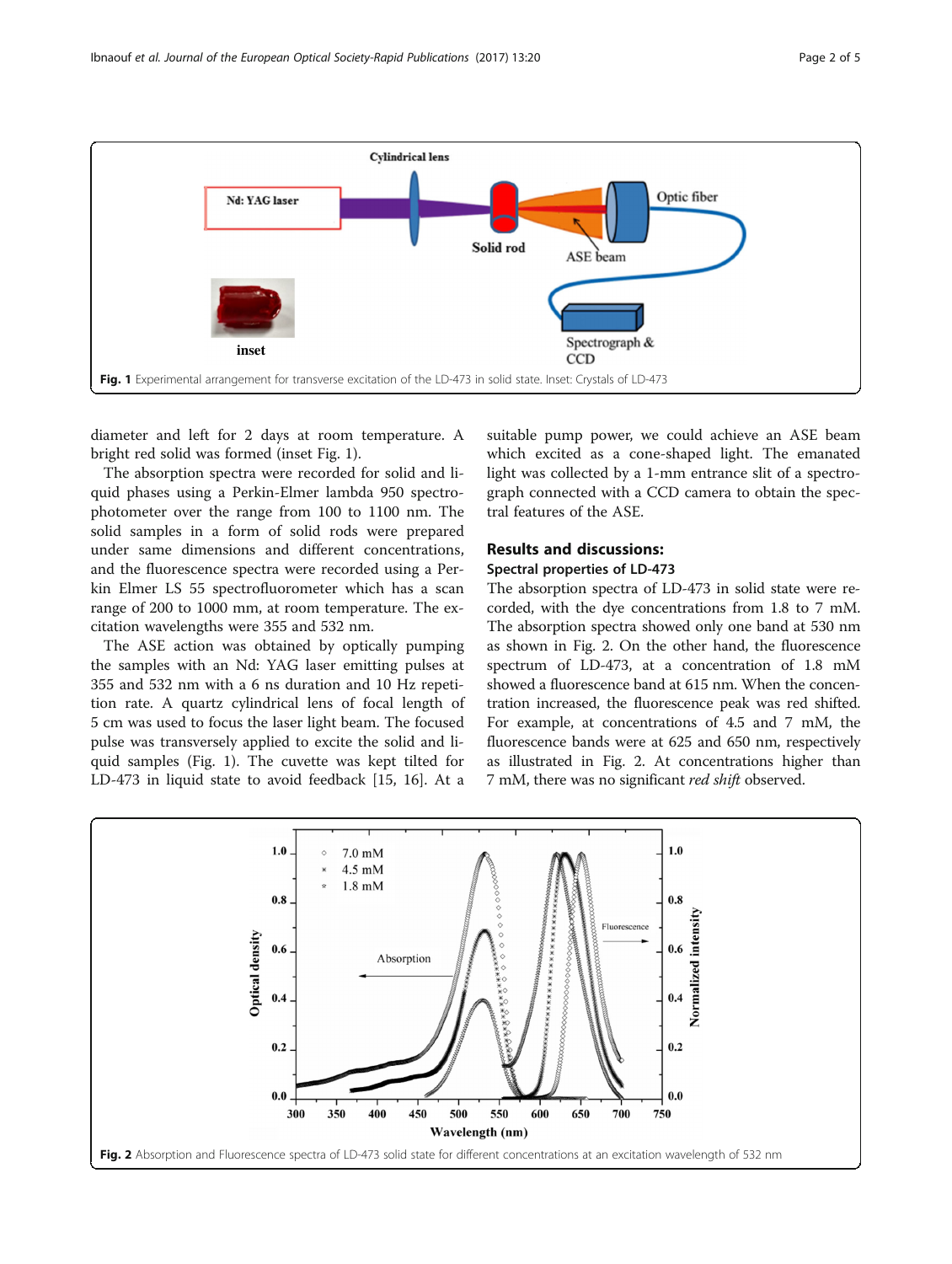

Before the solidification, LD-473 in methyl methacrylate (MMA) was prepared. Figure 3 shows the absorption and fluorescence spectra of LD-473 for concentrations range from 1.8 to 7 mM. It was found that LD-473 has only one absorption band at 385 nm. On the other hand, the fluorescence spectra of LD-473 in MMA for all concentrations mentioned above showed only one band at 465 nm without changes in the shape of the fluorescence spectra.

#### Florescence quantum yield

The absorption and fluorescence spectra of LD-473 in different organic solvents were recorded. The fluorescence quantum yield  $(\Phi f)$  was measured using diluted solutions (1.8 mM) to avoid reabsorption effect. The fluorescence quantum yield (Φf) was calculated using the Eq. (1) [[17](#page-4-0)]. It was found that the fluorescence quantum yield (Φf) around 0.72.

$$
\Phi_f(s) = \Phi_f(r) \frac{A_r}{A_s} \frac{n_s^2}{n_r^2} \frac{\int F_s(\overline{v}) d\overline{v}}{\int F_r(\overline{v}) d\overline{v}} \tag{1}
$$

where the subscripts s and r refer to sample and reference; respectively, the integrals over F represent the area of the corrected fluorescence spectrum; A is the absorbance value of the excitation wavelength; and "n" the refractive index of the solvent.

Table 1 shows the strong dependence of  $\Phi_f$  on the absorption cross section  $(\sigma_a)$ , stimulated emission cross section ( $\sigma_e$ ), and extinction coefficient ( $\epsilon_{\text{max}}$ ) [\[18](#page-4-0)]

$$
\sigma_e = \frac{\lambda_e^5 \Phi_f}{8\pi c n^2 \tau_f} \times \frac{I(\lambda)}{\int I(\lambda) d\lambda} \tag{2}
$$

$$
\sigma_a = 0.385 \times 10^{-20} \epsilon \tag{3}
$$

where  $\lambda$  is the wavelength,  $\Phi_f$  is the quantum of the fluorescence, n is the index of refraction of the material, c is the speed of light in vacuum,  $\tau$  is the fluorescent lifetime of the upper laser level,  $I(\lambda)$  is the fluorescent intensity at wavelength  $\lambda$ , and  $\epsilon$  is an extinction coefficient.

#### ASE Spectrum of LD-473

1.8 mM of LD-473, as solid state rod, was transversely excited using an Nd: YAG laser pulses (532 nm) with sufficient energy of 6 mJ. Dual ASE peaks were observed in two narrow spectral regions; one at 605 nm, as a shorter wavelength (SW), and at 640 nm, as a longer wavelength peak (LW) as shown in Fig. [4a](#page-3-0). The intensity ratio recorded between SW and LW was 4:3. By increasing the concentration

**Table 1** The photophysical parameters; Fluorescence quantum yield ( $\phi_f$ ), extinction coefficient (ε), absorption cross section ( $\sigma_a$ ), emission cross section (σ<sub>e</sub>), fluorescence lifetime (τ<sub>f</sub>), for LD-473 in different concentrations and matrixes

| LD-473      | Quantum Yield % | $\varepsilon_{\text{max}} \times 10^5$ (M.cm) <sup>-1</sup> | $\sigma_{\rm a} \times 10^{-15}$ (cm <sup>2</sup> ) | $\sigma_e \times 10^{-15}$ (cm <sup>2</sup> ) | $\tau_f$ (ns) |  |
|-------------|-----------------|-------------------------------------------------------------|-----------------------------------------------------|-----------------------------------------------|---------------|--|
| <b>PMMA</b> | 59.57           | 3.67                                                        | . 41                                                | .37                                           | 5.6           |  |
| <b>MMA</b>  | 71.94           | 5.56                                                        | 2.14                                                | 2.07                                          |               |  |
| Ethanol     | 93.3            | 22.22                                                       | 8.55                                                | 5.44                                          |               |  |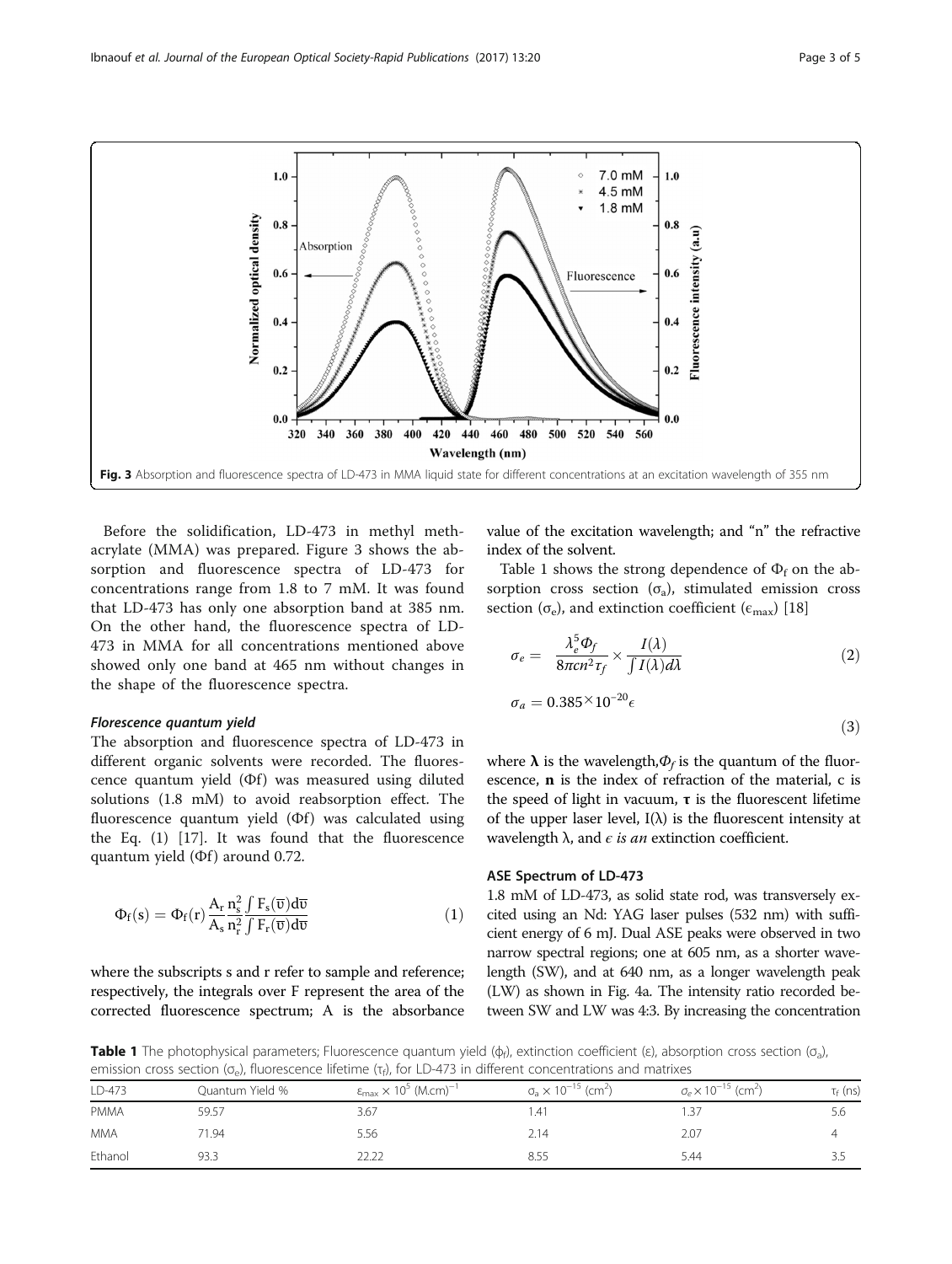<span id="page-3-0"></span>Ibnaouf et al. Journal of the European Optical Society-Rapid Publications (2017) 13:20



to 4.5 mM, the intensity ratio was changed to 4:3.6 (Fig. 4b). One can immediately observe a small red shift in the SW band. Further increase in the concentration to 7 mM; the ASE peaks were almost comparable as shown in Fig. 4c. Moreover, there was a large red shift observed for the SW and LW to 621 and 650 nm, respectively. It is important to note that corresponding to ASE around 650 nm, there is a fluorescence band around 650 nm, but there is no fluorescence band corresponding to ASE at 621 nm (see Figs. 4c and [2\)](#page-1-0). It can be seen that, when the concentration was increased, the ASE intensity quenched due to the intermolecular interaction [\[19](#page-4-0), [20](#page-4-0)] the ASE intensity was changed inversely with the concentration.

LD-473 in MMA at a concentration of 1.8 mM was studied under identical operating conditions. This was the minimum concentration for LD-473 to produce an ASE spectrum. Figure 5 shows an ASE peak around 475 nm. This peak is corresponding to the fluorescence band at 465 nm. For higher concentrations, there was no change in the ASE features (Table 2).

Here, the optical and laser properties of LD-473 showed a large red shift after solidification; while in the previous studies, no shift appears in the spectrum after solidification [\[5, 21, 22\]](#page-4-0).

When 1.8 mM of LD-473 as solid state was excited by Nd: YAG laser pulse of 6 mJ pulse energy, it gives ASE



emission. The optical gain coefficient  $(y)$  of LD-473 was calculated using measuring the intensity of ASE intensity for two lengths of excitation  $l_1=1$  cm and  $l_2 = 0.5$  cm according to the following relation [[23, 24\]](#page-4-0):

$$
\gamma(\lambda) = \frac{2}{L} Ln\left(\frac{I_{l1}}{I_{l2}} - 1\right)
$$

where, where L is the length of the irradiated dye in PMMA matrix rod,  $I_{11}$  and  $I_{12}$ are the intensities of ASE at lengths of  $l_1$  and  $l_2$ , respectively.

Figure [6](#page-4-0) illustrates the gain of LD-473 in solid state for different concentrations. For a length (L) of 10 mm, repetition rate of 10 Hz and pump pulse energy of 6 mJ, the gain (γ) was found to be concentration dependent where the optimum gain per unit length was  $4.4 \text{ cm}^{-1}$ for the concentration of 7 mM, 3.5  $cm^{-1}$  for 4.5 mM and 2.8 cm<sup>-1</sup> for 1.8 mM.

#### Conclusion

In this paper, the spectral characteristics of LD-473 in the liquid state showed only one fluorescence band in the blue region. After solidification, the optical and ASE spectra were totally changed. It could be seen that the

**Table 2** The photophysical parameters; absorption peak. $(\lambda_a)$ , fluorescence peak. $(\lambda_f)$  and wavelength max of laser emission  $(\lambda_1)$ , for LD-473 in different concentrations and matrixes

| LD-473      | Concentration | $\lambda_{\rm a}$ | λf<br>(nm) | $\lambda$ (nm) |     | $I_{SW}$<br>$l_{LW}$ |
|-------------|---------------|-------------------|------------|----------------|-----|----------------------|
|             | (mM)          | (nm)              |            | <b>SW</b>      | LW  |                      |
| <b>PMMA</b> | 1.8           | 530               | 615        | 605            | 640 | 1.33                 |
|             | 4.5           | 530               | 625        | 605            | 640 | 1.11                 |
|             | 7             | 530               | 650        | 605            | 640 | 1.00                 |
| <b>MMA</b>  | 1.8           | 408               | 465        | 471            |     |                      |
| Ethanol     | 1.8           | 390               | 440        | 473            |     |                      |
|             |               |                   |            |                |     |                      |